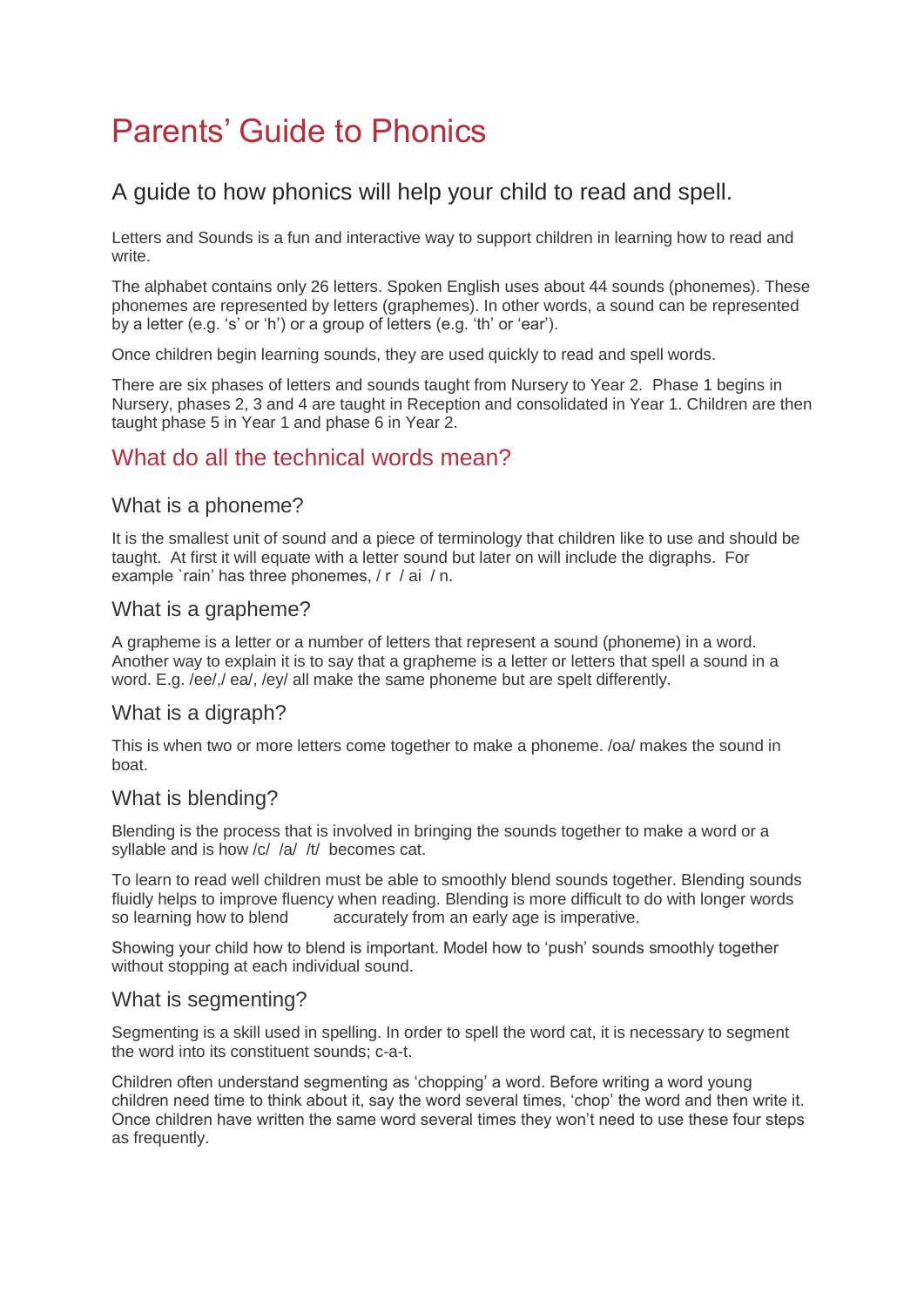Children will enjoy spelling if it feels like fun and if they feel good about themselves as spellers. We need, therefore, to be playful and positive in our approach – noticing and praising what children **can** do as well as helping them to correct their mistakes.

#### What are tricky words?

Tricky words are words that cannot be 'sounded-out' but need to be learned by heart. They don't fit into the usual spelling patterns. Examples of these words are attached under each phase. In order to read simple sentences, it is necessary for children to know some words that have unusual or untaught spellings. It should be noted that, when teaching these words, it is important to always start with sounds already known in the word, then focus on the 'tricky' part.

#### What are high frequency words?

High frequency (common) are words that recur frequently in much of the written material young children read and that they need when they write.

#### What are CVC words?

CVC stands for consonant- vowel- consonant, so and word such as map, cat is CVC. In phase 4 we talk about CCVC words such as clip, stop.

### Phase 1

Phase 1 of Letters and Sounds concentrates on developing children's speaking and listening skills and lays the foundations for the phonic work which starts in Phase 2. The emphasis during Phase 1 is to get children attuned to the sounds around them and ready to begin developing oral blending and segmenting skills.

## Phase 2

In Phase 2, letters and their sounds are introduced one at a time. A set of letters is taught each week, in the following sequence:

**Set1:** s,a,t,p **Set2:** i,n,m,d **Set3:** g,o,c,k **Set4:** ck,e,u,r **Set 5:** h, b, f, ff, l, ll, ss

The children will begin to learn to blend and segment to begin reading and spelling. This will begin with simple words.

Tricky words introduced in Phase 2:

| the | to   |    |
|-----|------|----|
| go  | into | no |

## Phase 3

By the time they reach Phase 3, children will already be able to blend and segment words containing the 19 letters taught in Phase 2.

Over the twelve weeks which Phase 3 is expected to last, twenty-five new graphemes are introduced (one at a time).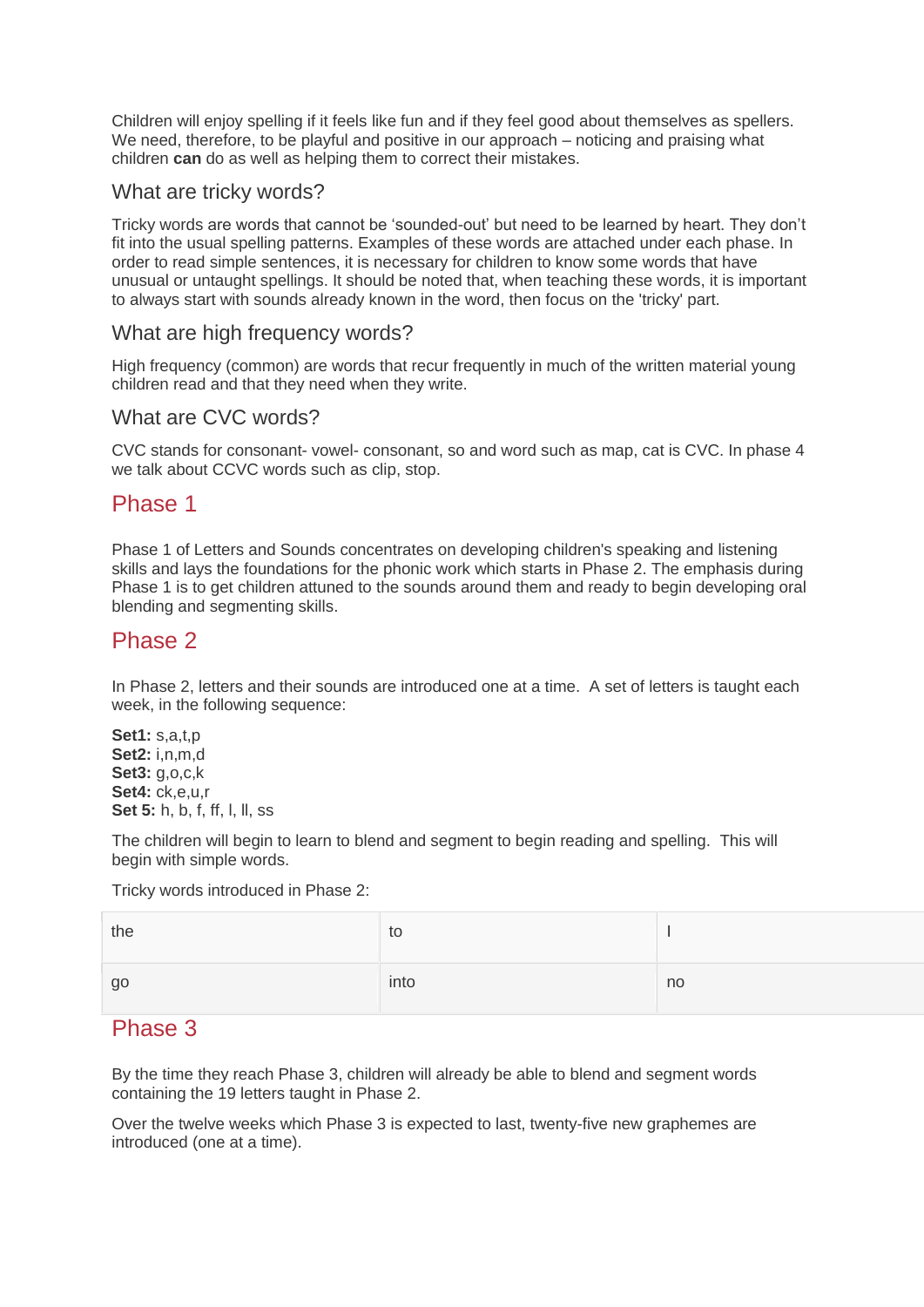#### **Set6:** j,v,w,x **Set7:** y,z,zz,qu **Consonant digraphs:** ch, sh, th, ng **Vowel digraphs:** ai, ee, igh, oa, oo, ar, or, ur, ow, oi, ear, air, ure, er

Tricky words introduced in Phase 3:

| we | me  | be   | was | no  | go  |
|----|-----|------|-----|-----|-----|
| my | you | they | her | all | are |

## Phase 4

By Phase 4 children will be able to represent each of 42 phonemes with a grapheme. They will blend phonemes to read CCVC and CVCC words and segment these words for spelling. They will also be able to read two syllable words that are simple. They will be able to read all the tricky words learnt so far and will be able to spell some of them.

This phase consolidates all the children have learnt in the previous phases.

Tricky words introduced in Phase 4:

| said | <b>SO</b> | she  | he    | have   | like |
|------|-----------|------|-------|--------|------|
| some | come      | were | there | little | one  |
| they | all       | are  | do    | when   | out  |
| what | my        | her  |       |        |      |

By this point children would be expected to be reading CVC words at speed along with the tricky words from the previous phases. It is important that children are taught that blending is only used when a word is unfamiliar.

# Phase 5

Children will be taught new graphemes and alternative pronunciations for these graphemes and graphemes they already know. They will begin to learn to choose the appropriate grapheme when spelling. The children will be automatically decoding a large number of words for reading by this point.

Tricky words introduced in Phase 5:

| oh     | their | people | Mr      | <b>Mrs</b> | looked    |
|--------|-------|--------|---------|------------|-----------|
| called | asked |        |         |            |           |
| water  | where | who    | again   | thought    | through   |
| work   | mouse | many   | laughed | because    | different |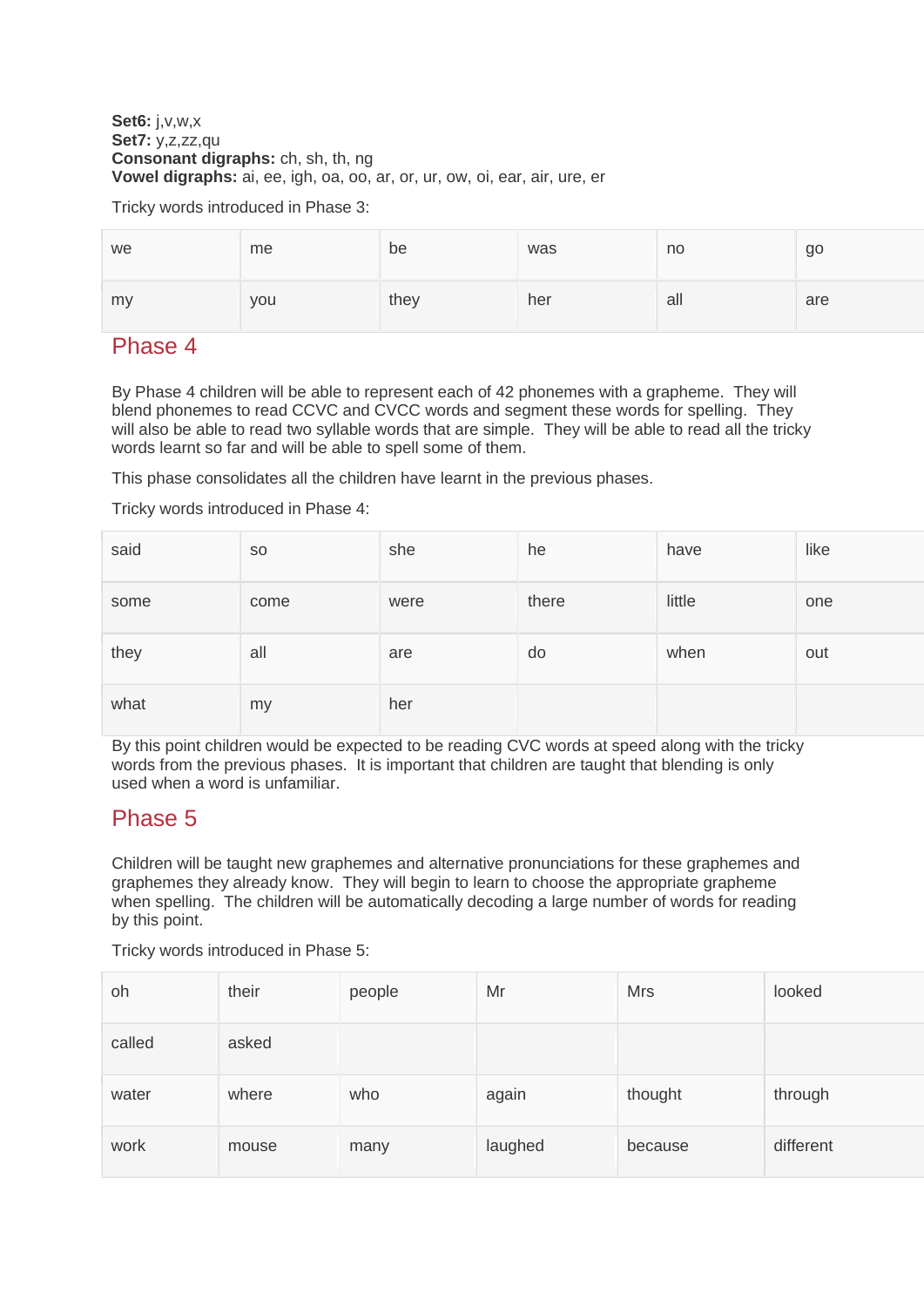| any | eyes | friends | once | please |  |
|-----|------|---------|------|--------|--|
|     |      |         |      |        |  |

New graphemes for reading:

| ay day | oy boy  | wh when  | a-e make  |
|--------|---------|----------|-----------|
| ou out | ir girl | ph photo | e-e these |
| ie tie | ue blue | ew new   | i-e like  |
| ea eat | aw saw  | oe toe   | o-e home  |
|        |         | au Paul  | u-e rule  |

During this phase children will begin reading words fluently and no longer be blending and segmenting familiar words.

The real focus throughout the phase is to not only learn the new graphemes for reading but also to learn to read words with alternative pronunciations. Children also will need to learn alternative spellings for each phoneme.

## Phase 6

In phase 6 children will be reading longer and less familiar texts independently and fluently. It is crucial that at this point children are now reading to learn and reading for **pleasure.**

Children should be able to read the 300 high frequency words. At this point it is important that comprehension strategies are developed so that children clarify meaning, ask and answer questions about the texts they are reading, construct mental images during reading and summarise what they have read.

In spelling children are introduced to the adding of suffixes and how to spell longer words. Throughout the phase children are encouraged to develop strategies for learning spellings.

| <b>Strategy</b>  | <b>Explanation</b>                                                                                                                    |
|------------------|---------------------------------------------------------------------------------------------------------------------------------------|
| <b>Syllables</b> | To learn a word by listening to how many syllables there are so it can be<br>broken into smaller bits. (e.g. Sep-tem-ber)             |
| Base Words       | To learn a word by finding its base word. (e.g. jumping- base word jump +ing)                                                         |
| Analogy          | To learn a word use a word that is already learnt. (e.g. could, would, should)                                                        |
| <b>Mnemonics</b> | To learn a word by making up a sentence to help remember them. (e.g. could<br>- OU Lucky Duck; people eat orange peel like elephants) |
| Homophones       | Homophones are words that sound the same but have different<br>spellings/meanings. For example sail/sale, see/sea.                    |